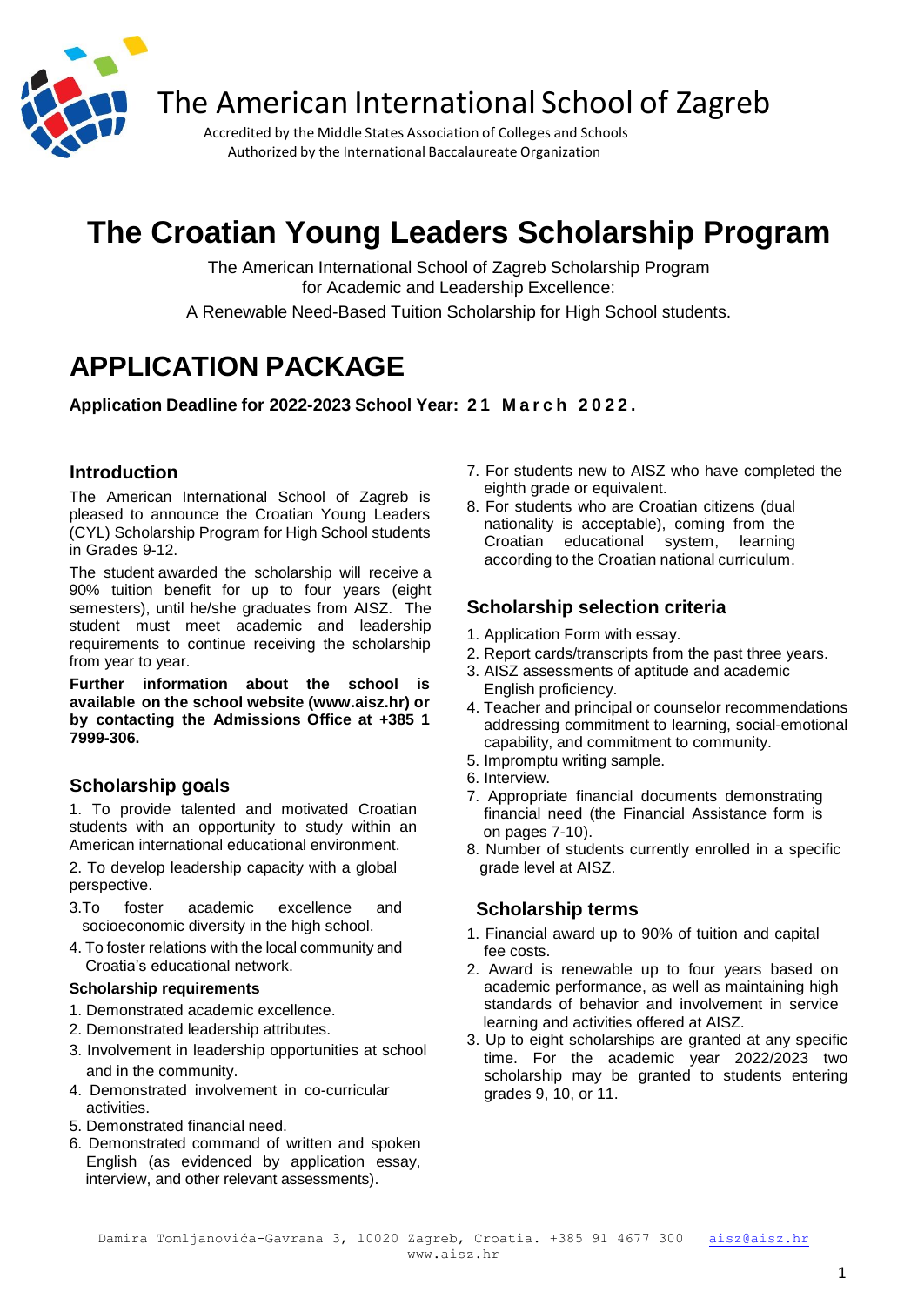## **Items to be submitted**

- 1. Scholarship Application Form (pages 3-6 of the Application package)
- 2. Academic / Leadership Essay:

An essay in the applicant's own words addressing the following:

- a. the role of academics and leadership in their life presently and in the future
- b. how they stood out as a leader in their school, family, and/or community

c. how an opportunity to attend the American International School of Zagreb would help them achieve their goals

3. Copies of report cards/transcripts from the past three years

#### 4. Academic/Leadership evidence:

 Evidence to support academic performance and leadership (e.g. graded assignments, examples and achievements in extracurricular activities)

- 5. Proof or Croatian nationality (passport copy, birth certificate, or *domovnica*)
- 6. A photo (passport size)
- 7. Financial Assistance Form (Pages 7-10 of the Application package) and evidence of financial need as indicated. If financial information is incomplete, the applicant will be automatically disqualified.
- 8. GDPR Consent Form (Page 11 of the Application package)
- 9. Recommendations (Pages 12-18 of the Application Package)
	- a. one from the guidance counselor, principal or head teacher (*razrednik*) at the current school
	- b. two from core subject teachers one from the applicant's English teacher and one from the applicant's Math teacher.

#### **Submission:**

Please have all documents scanned as two PDF files:

- 1st file must contain documents 1-6
- 2nd file must contain documents 7 and 8 with required evidence

Both PDF files must be put in a Google drive folder named: **Last name, First name - CYL Scholarship 2022**

The link to the shared folder should be sent to the email address [scholarship@aisz.hr](mailto:scholarship@aisz.hr)

**•** Recommendation (item 9, pages  $12 - 18$  of the Application Package) need to be submitted directly from the teachers to the AISZ. An email with electronic files or with scanned copies of recommendations in attachment should be sent by teachers and principals or counselors also to the email address: [scholarship@aisz.hr.](mailto:scholarship@aisz.hr)

The email headline needs to say "Recommendation – Last name, First name of the applicant - CYL Scholarship 2022.

All documents must be submitted **NO LATER THAN 21 MARCH 2022**

Applications that are not done according to the listed specifications or that are received after the deadline will not be considered. Selected candidates will be invited to one or two interviews. Final decisions will be made not later than 30 May. Unfortunately, we cannot provide feedback on the screening process of each applicant. The criteria follows a procedure that carefully considers each and every candidate. All decisions are final.

\_\_\_\_\_\_\_\_\_\_\_\_\_\_\_\_\_\_\_\_\_\_\_\_\_\_\_\_\_\_\_\_\_\_\_\_\_\_\_\_\_\_\_\_\_\_\_\_\_\_\_\_\_\_\_\_\_\_\_\_\_\_\_\_\_\_\_\_\_\_\_\_\_\_\_\_\_\_\_\_\_\_\_

This Application Package can be downloaded from <https://www.aisz.hr/join/scholarship/>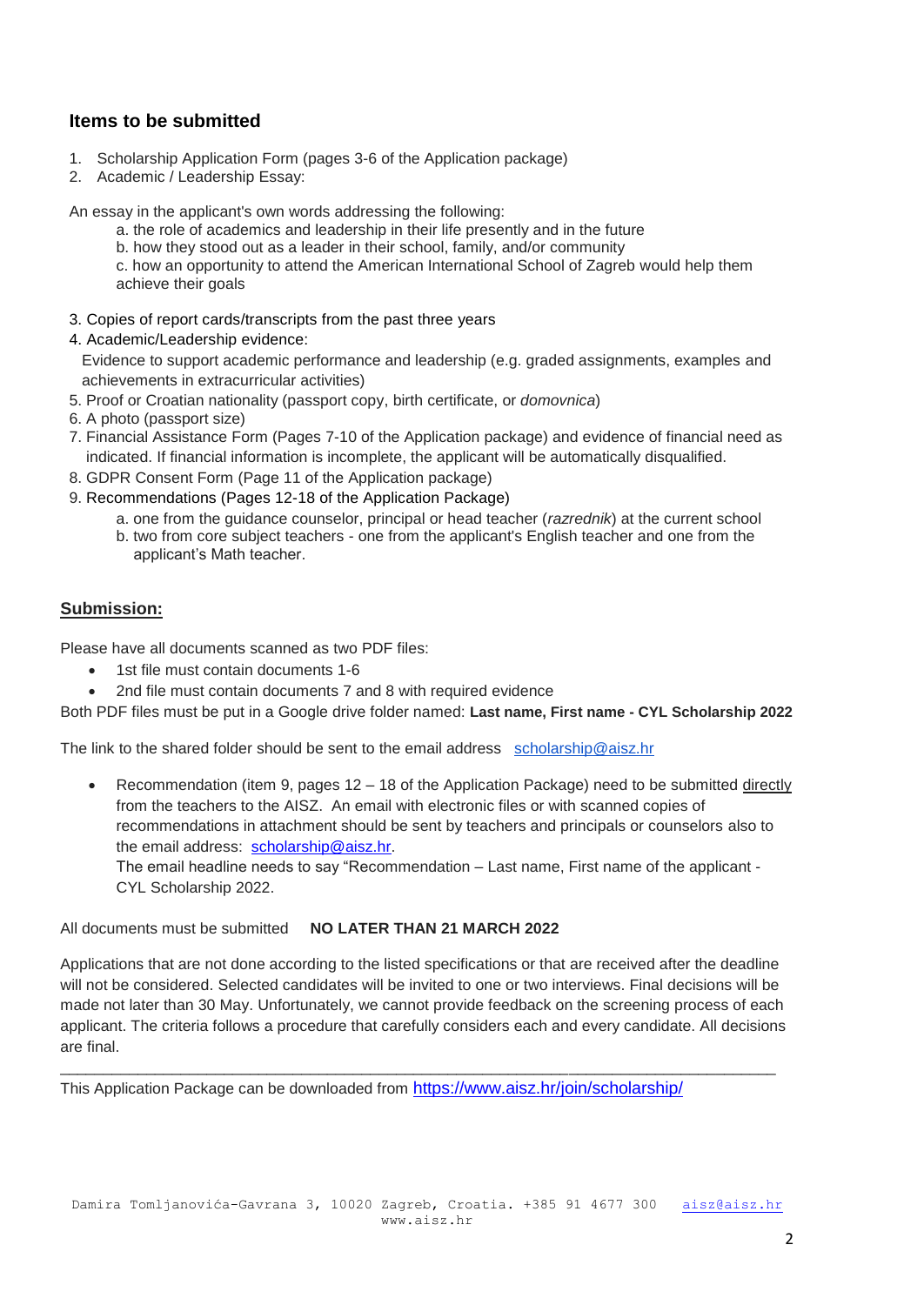

## **AISZ Croatian Young Leaders Scholarship Application Form**

#### **PERSONAL DATA**

| First Name:                                   |  |  |                                              |  |
|-----------------------------------------------|--|--|----------------------------------------------|--|
| Family Name: ___________________________      |  |  |                                              |  |
| Gender: M D F D Not Specified D               |  |  | Date of Birth: DD/MM/YYYY                    |  |
| Grade applying for: ________________________  |  |  |                                              |  |
| Nationality: <u>_________________________</u> |  |  | Passport or ID N <sup>o</sup> : 000 DM CODE: |  |
| EDUCATIONAL PROFILE OF STUDENT/ APPLICANT     |  |  |                                              |  |
| Total number or schools attended:             |  |  |                                              |  |
|                                               |  |  |                                              |  |

Level of English Proficiency: **NATIVE / GOOD / FAIR**

Last three schools attended, starting with most recent:

| <b>NAME &amp; ADDRESS OF SCHOOL</b> | <b>DATES</b><br><b>ATTENDED</b> | <b>GRADES</b><br><b>COMPLETED</b> | <b>LANGUAGE OF</b><br><b>INSTRUCTION</b> |
|-------------------------------------|---------------------------------|-----------------------------------|------------------------------------------|
|                                     |                                 |                                   |                                          |
|                                     |                                 |                                   |                                          |
|                                     |                                 |                                   |                                          |

Has the student been enrolled in, or recommended for, any of the following:

 $\Box$  Program for gifted children  $\Box$  Diagnostic testing  $\Box$  Special tutoring  $\Box$  Special reading program

 $\Box$  Speech therapy  $\Box$  Learning support  $\Box$  Counseling or therapy

Additional comments:

\_\_\_\_\_\_\_\_\_\_\_\_\_\_\_\_\_\_\_\_\_\_\_\_\_\_\_\_\_\_\_\_\_\_\_\_\_\_\_\_\_\_\_\_\_\_\_\_\_\_\_\_\_\_\_\_\_\_\_\_\_\_\_\_\_\_\_\_\_\_\_\_\_\_\_\_\_\_\_\_\_\_\_\_\_\_\_\_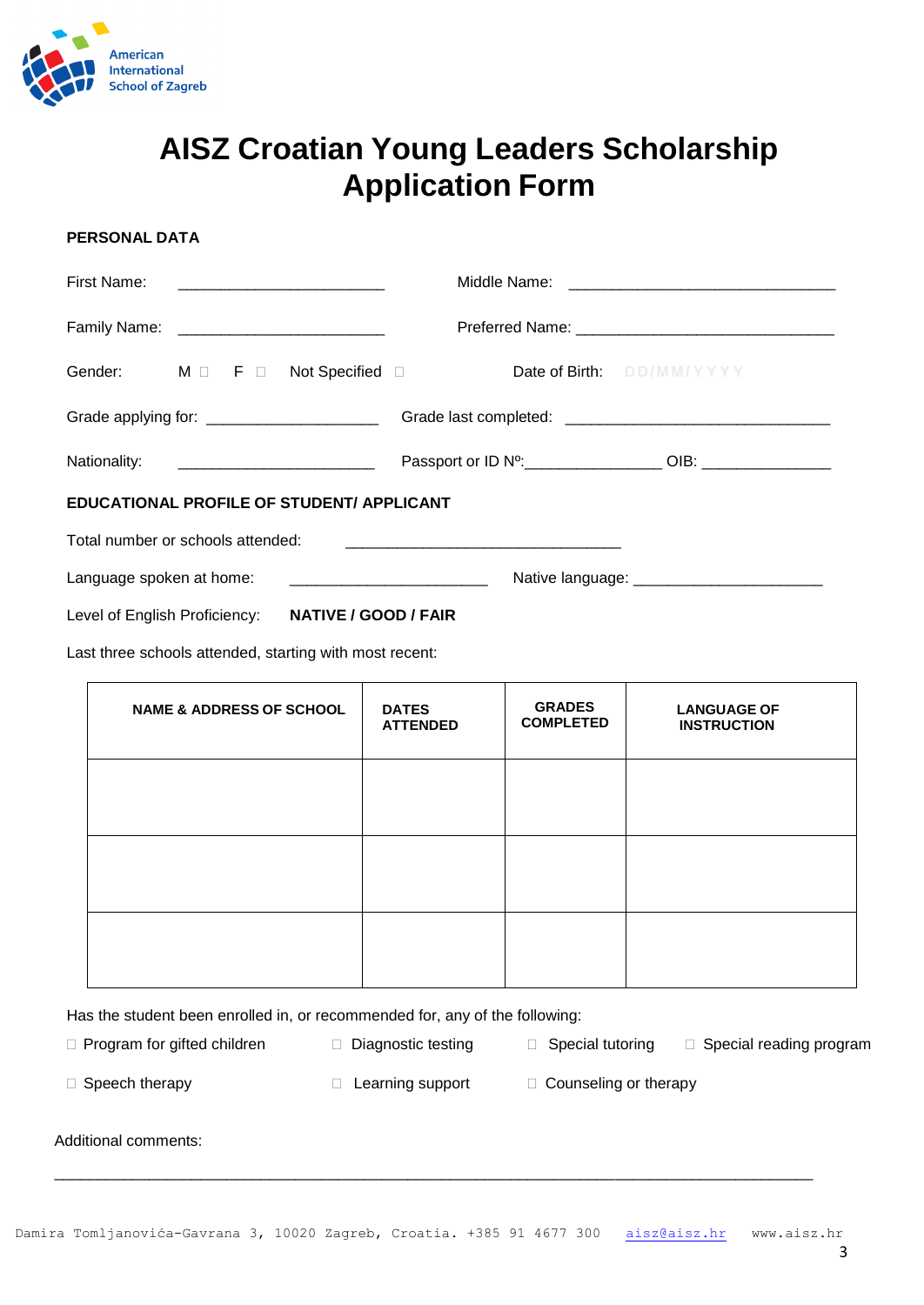#### **PERSONAL DATA OF PARENTS**

| Father's or guardian's full name:                                                                     |                                                                                                                                                                                                                                      |                                                                                  | Mother's or guardian's full name: |                                                                      |
|-------------------------------------------------------------------------------------------------------|--------------------------------------------------------------------------------------------------------------------------------------------------------------------------------------------------------------------------------------|----------------------------------------------------------------------------------|-----------------------------------|----------------------------------------------------------------------|
| Marital status:                                                                                       | <u> 2001 - Jan Samuel Barbara, menyebara tenagai pengaran pengaran pengaran pengaran pengaran pengaran pengaran pengaran pengaran pengaran pengaran pengaran pengaran pengaran pengaran pengaran pengaran pengaran pengaran peng</u> | Marital status:                                                                  |                                   |                                                                      |
| Citizenship:                                                                                          |                                                                                                                                                                                                                                      | Citizenship:                                                                     |                                   |                                                                      |
| Employer:                                                                                             |                                                                                                                                                                                                                                      | Employer:                                                                        |                                   |                                                                      |
| Position:                                                                                             |                                                                                                                                                                                                                                      | Position:                                                                        |                                   |                                                                      |
| Home phone:                                                                                           | <u> 1989 - Johann Barbara, martin da basar da basar da basar da basar da basar da basar da basar da basar da basa</u>                                                                                                                | Home phone:                                                                      |                                   | <u> 1989 - Johann Barn, mars an t-Amerikaansk politiker (* 1908)</u> |
| Cell phone:                                                                                           |                                                                                                                                                                                                                                      | Cell phone:                                                                      |                                   |                                                                      |
| Office phone:                                                                                         | <u> 2000 - Jan James James Barnett, amerikansk politik (</u>                                                                                                                                                                         | Office phone:                                                                    |                                   | <u> 2008 - Jan James James Barnett, amerikansk politik (d. 1888)</u> |
|                                                                                                       |                                                                                                                                                                                                                                      |                                                                                  |                                   |                                                                      |
| Applicant lives with (check all that apply):<br>$\Box$ Father<br>□ Mother<br>Home address in Croatia: |                                                                                                                                                                                                                                      | □ Stepfather □ Stepmother □ Guardian □ Other ___________________________________ |                                   |                                                                      |
| <b>HEALTH DATA</b>                                                                                    | Does the applicant has or has had any of the conditions listed:                                                                                                                                                                      |                                                                                  |                                   |                                                                      |
| □ Eye problems                                                                                        | □ Hearing aid                                                                                                                                                                                                                        | □ Heart problems                                                                 | $\Box$ Diabetes                   | □ Seizures                                                           |
| $\Box$ Epilepsy                                                                                       |                                                                                                                                                                                                                                      |                                                                                  |                                   |                                                                      |
| □ Eating disorder                                                                                     | □ Speech problems                                                                                                                                                                                                                    | □ Learning issues                                                                |                                   | □ Emotional issues □ Behavior issues                                 |
| □ ADD/ADHD                                                                                            | Depression                                                                                                                                                                                                                           |                                                                                  |                                   |                                                                      |
| If Yes, please explain:                                                                               |                                                                                                                                                                                                                                      | <u> 1980 - Johann Barn, fransk politik (d. 1980)</u>                             |                                   |                                                                      |
|                                                                                                       | Is the applicant vaccinated and are all vaccinations up to date: $\Box$ Yes                                                                                                                                                          |                                                                                  | $\Box$ No                         |                                                                      |
| If No, please explain:                                                                                |                                                                                                                                                                                                                                      |                                                                                  |                                   |                                                                      |

\_\_\_\_\_\_\_\_\_\_\_\_\_\_\_\_\_\_\_\_\_\_\_\_\_\_\_\_\_\_\_\_\_\_\_\_\_\_\_\_\_\_\_\_\_\_\_\_\_\_\_\_\_\_\_\_\_\_\_\_\_\_\_\_\_\_\_\_\_\_\_\_\_\_\_\_\_\_\_\_\_\_\_\_\_\_\_\_\_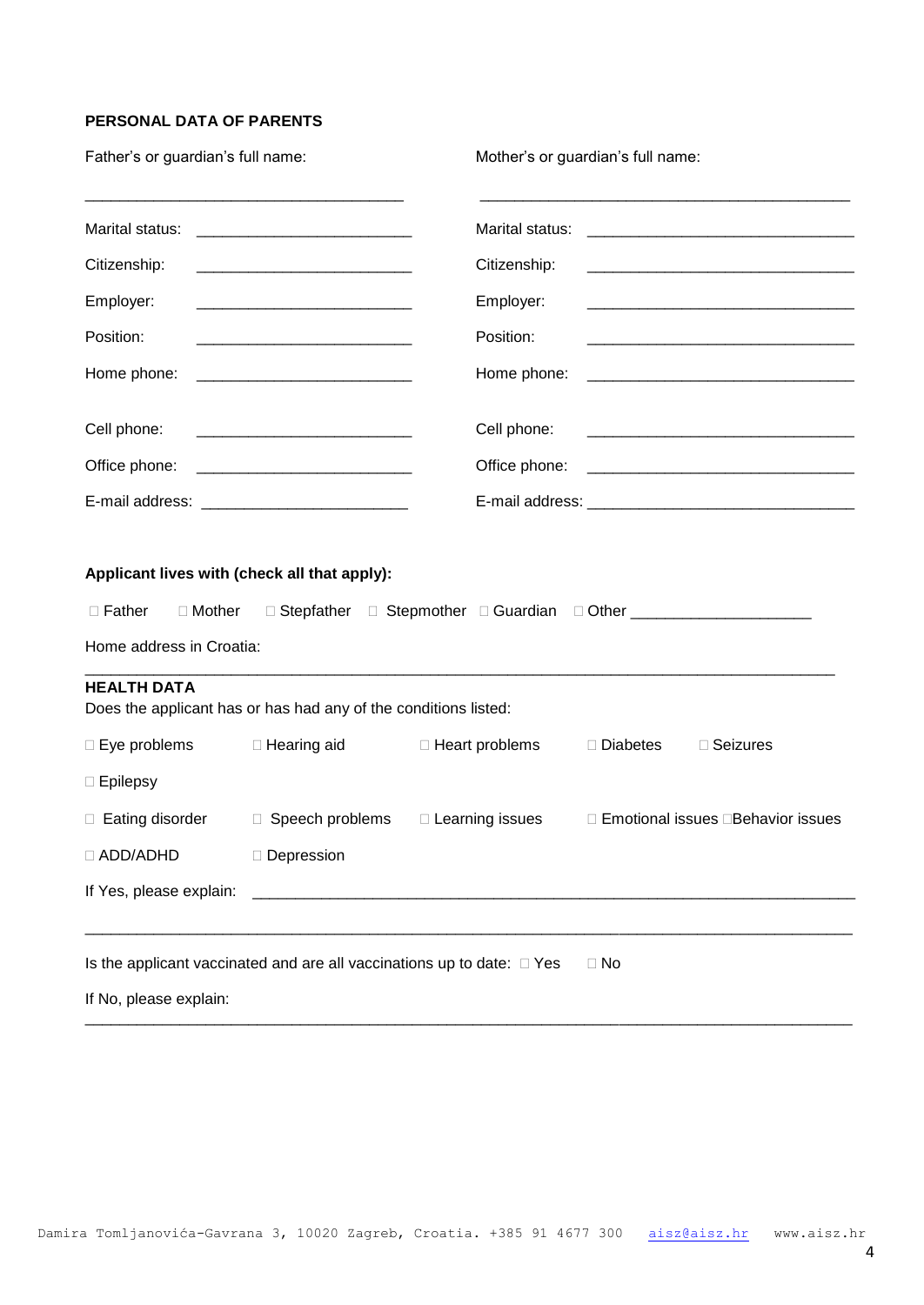**SELF-EVALUATION** 

To be completed by the student

#### Name: <u>University of the Community of the Community of the Community of the Community of the Community of the Community of the Community of the Community of the Community of the Community of the Community of the Community </u>

Rate yourself with a check-mark in comparison with your past and present classmates in the following areas:

|                           | <b>Outstanding</b> | <b>Excellent</b> | Above<br>Average | Average | <b>Below</b><br>Average |
|---------------------------|--------------------|------------------|------------------|---------|-------------------------|
| Academic motivation       |                    |                  |                  |         |                         |
| Academic creativity       |                    |                  |                  |         |                         |
| Self-discipline           |                    |                  |                  |         |                         |
| Growth potential          |                    |                  |                  |         |                         |
| Leadership                |                    |                  |                  |         |                         |
| Self confidence           |                    |                  |                  |         |                         |
| Personal warmth           |                    |                  |                  |         |                         |
| Sense of humor            |                    |                  |                  |         |                         |
| Concern for others        |                    |                  |                  |         |                         |
| Energy                    |                    |                  |                  |         |                         |
| <b>Emotional maturity</b> |                    |                  |                  |         |                         |
| Personal initiative       |                    |                  |                  |         |                         |
| Reaction to setbacks      |                    |                  |                  |         |                         |
| Respect from faculty      |                    |                  |                  |         |                         |

### Additional Comments (optional):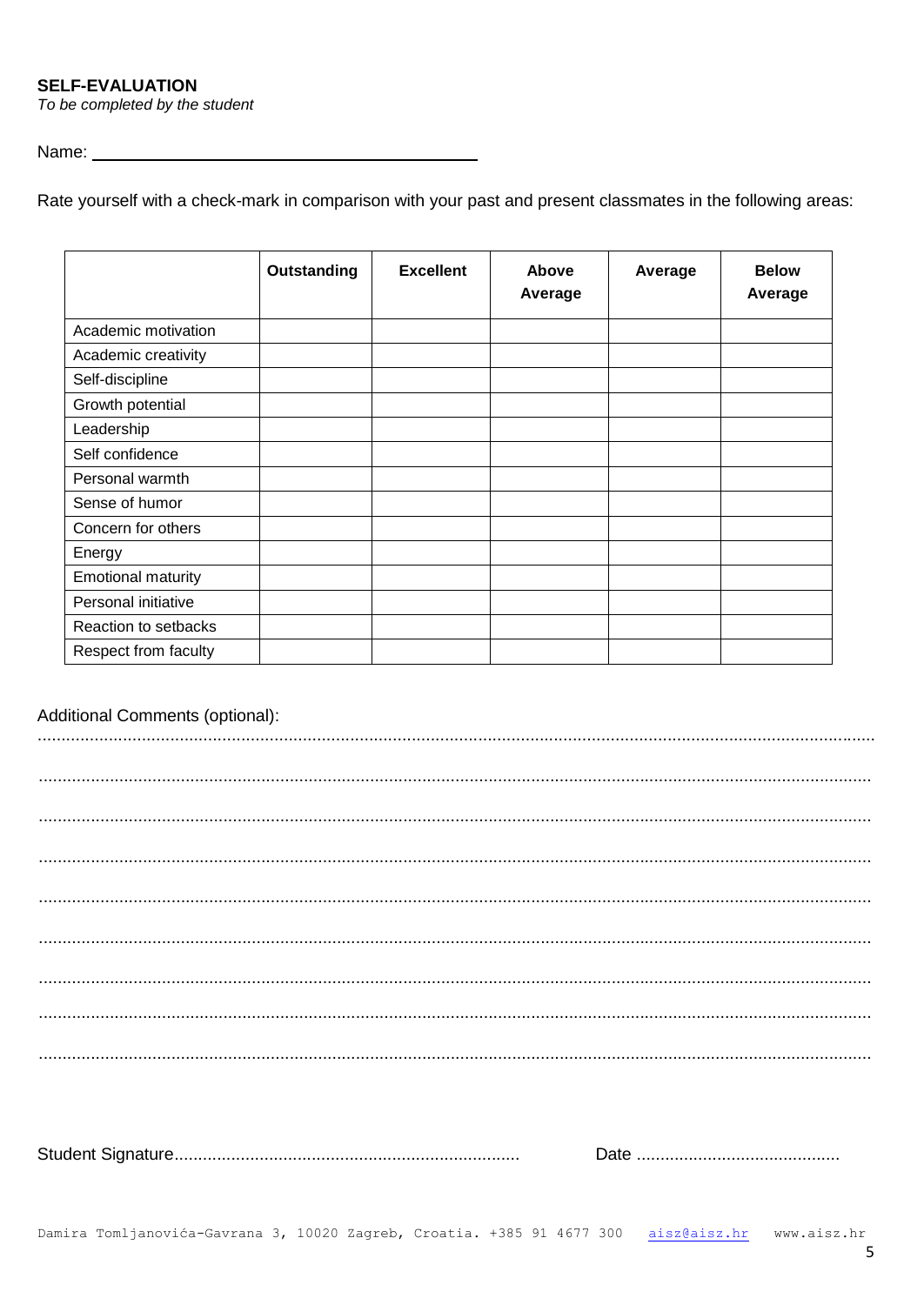#### **STUDENT QUESTIONNAIRE**

*To be completed by the student*

Fully describe your present courses as listed below, including topics you will cover before the end of the current school year.

| <b>Mathematics</b>                                                                                    |
|-------------------------------------------------------------------------------------------------------|
|                                                                                                       |
| Science, including the number of lab periods per week                                                 |
|                                                                                                       |
| <b>Croatian Literature</b>                                                                            |
|                                                                                                       |
|                                                                                                       |
| English                                                                                               |
|                                                                                                       |
| Foreign language                                                                                      |
|                                                                                                       |
|                                                                                                       |
| List the academic subjects of greatest interest to you and tell why                                   |
|                                                                                                       |
|                                                                                                       |
| What book have you found particularly interesting or enjoyable in the past year and why?              |
|                                                                                                       |
| What do you consider to be your greatest strengths and weaknesses?                                    |
|                                                                                                       |
|                                                                                                       |
| Tell us about yourself, i.e. important events or interests that would help us know you better.        |
|                                                                                                       |
| How did you learn about the American International School of Zagreb and the CYL Scholarship Program?  |
|                                                                                                       |
|                                                                                                       |
|                                                                                                       |
|                                                                                                       |
| Damira Tomljanovića-Gavrana 3, 10020 Zagreb, Croatia. +385 91 4677 300<br>aisz@aisz.hr<br>www.aisz.hr |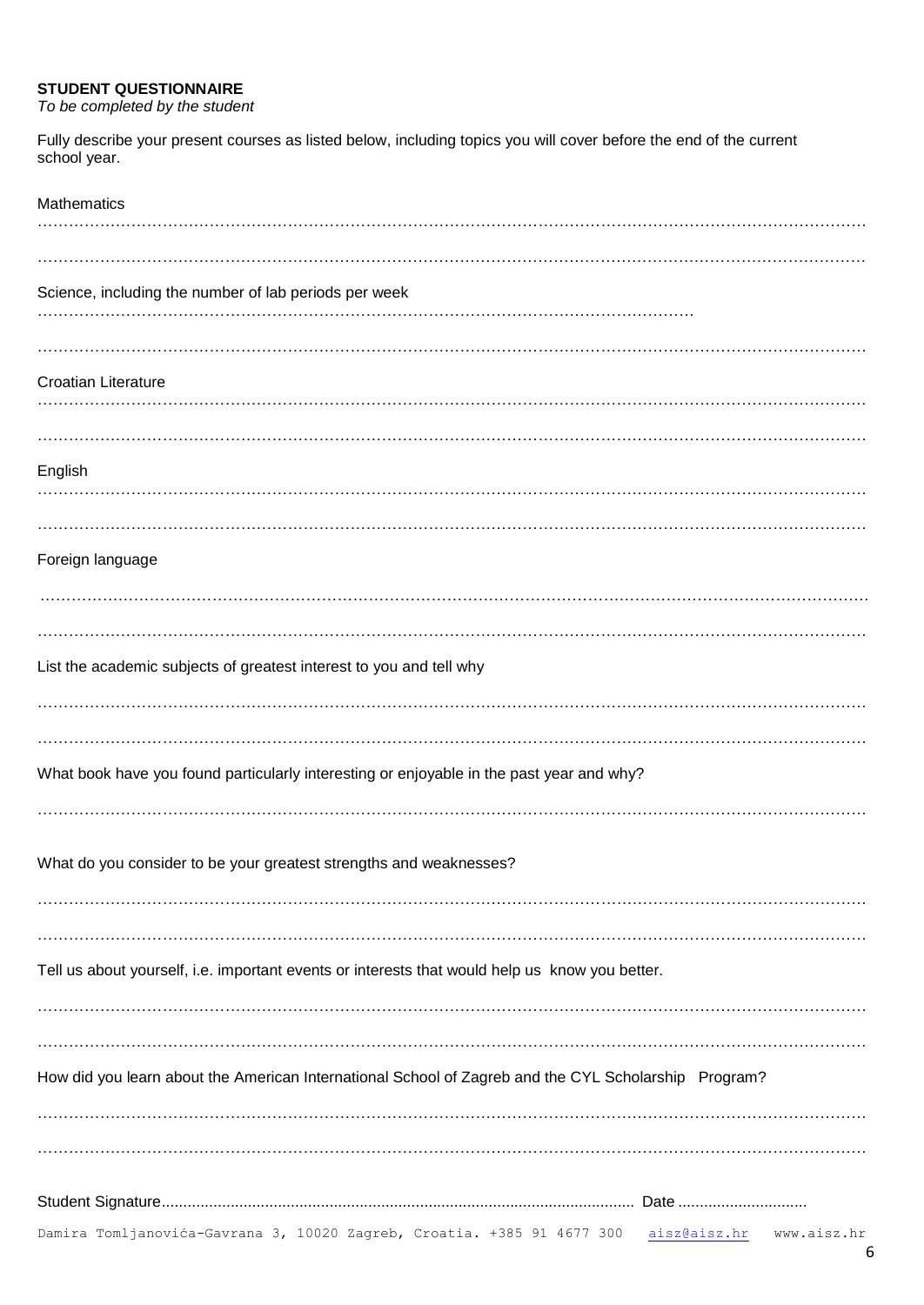

# **FINANCIAL ASSISTANCE FORM**

#### **Please print clearly in black ink.**

## **SECTION A: APPLICANT INFORMATION**

#### **Student applicant name**

| Last name (surname/family name):             | First name:                             |                     |
|----------------------------------------------|-----------------------------------------|---------------------|
| Middle name:                                 | Student date of birth:<br>(dd/mmm/yyyy) | Country of birth:   |
| Student country/countries of<br>citizenship: | Current grade:                          | Applying for grade: |

| Current school:                                                              |                        |
|------------------------------------------------------------------------------|------------------------|
| School address:                                                              |                        |
| Student-applicant home/permanent address:                                    |                        |
| Student-applicant mailing address and phone number (if different from above) |                        |
|                                                                              |                        |
| Valid phone number (include country and city codes):                         | Student email address: |

## **Section B: PARENT OR GUARDIAN INFORMATION**

| The student applicant resides with: $\Box$ Mother $\Box$ Father $\Box$ Stepmother $\Box$ Stepfather<br>□ Grandparent □ Guardian □ Other (explain)<br>□ Grandparent □ Guardian □ Other (explain) |  |
|-------------------------------------------------------------------------------------------------------------------------------------------------------------------------------------------------|--|
| Parents' current marital status: □ Married □ Separated/Divorced* □ Other (explain)                                                                                                              |  |
| *If parents are separated or divorced, then parents must apply separately financial information.                                                                                                |  |
| Does any parent file a U.S. Federal tax return? $\Box$ Yes $\Box$ No                                                                                                                            |  |
| PARENT/GUARDIAN 1 NAME                                                                                                                                                                          |  |
| (last, first, middle)                                                                                                                                                                           |  |
|                                                                                                                                                                                                 |  |
| Home address (if different from applicant)                                                                                                                                                      |  |
| Occupation/Title: ________________________________                                                                                                                                              |  |
| $\Box$ Full time $\Box$ Part time<br>Number of years with employer ________                                                                                                                     |  |
| $\mathcal{L}$ , and a set of $\mathcal{L}$ , and $\mathcal{L}$ and $\mathcal{L}$ and $\mathcal{L}$ and $\mathcal{L}$ and $\mathcal{L}$                                                          |  |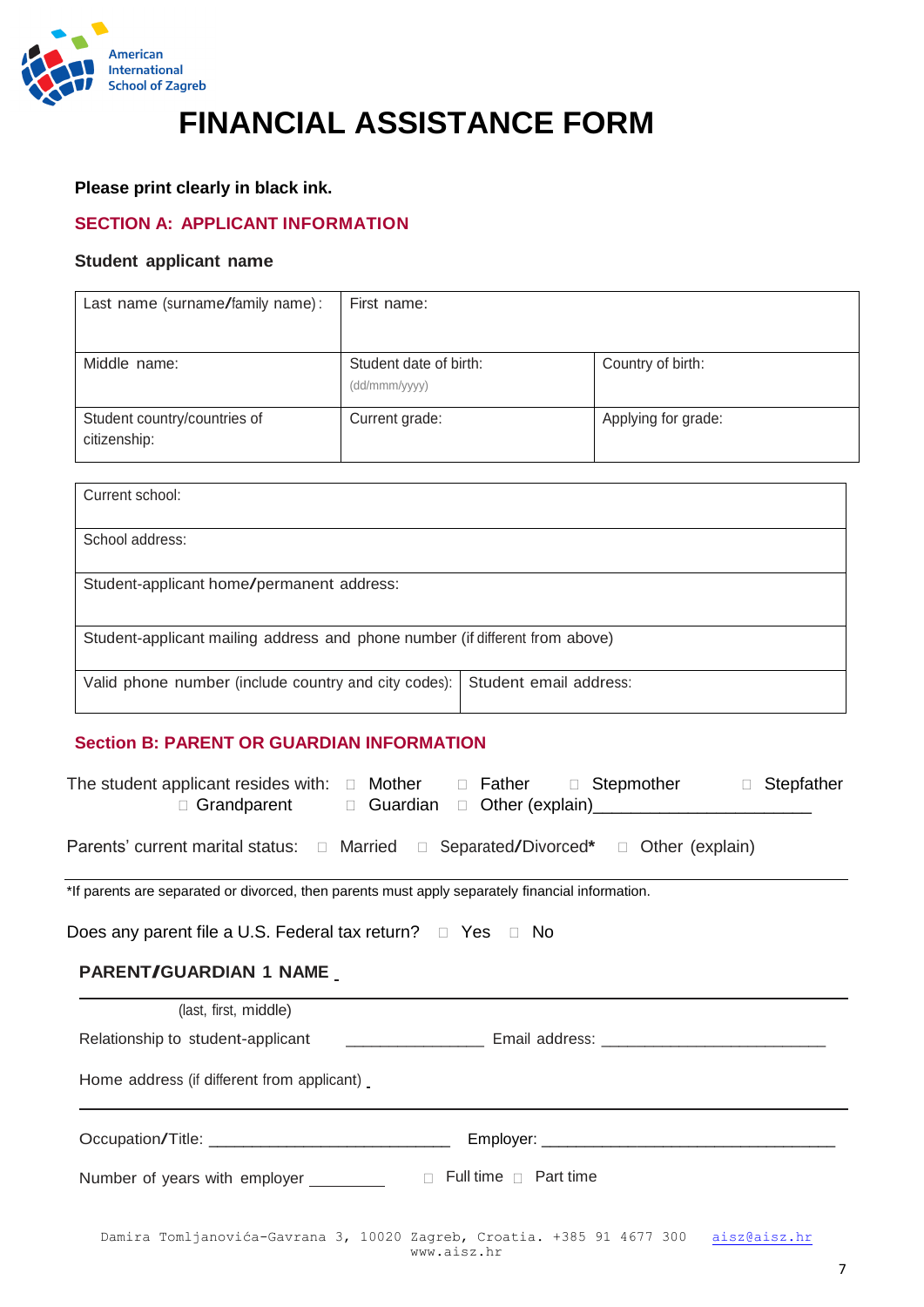## **PARENT/GUARDIAN <sup>2</sup> NAME:**

| (last, first, middle)                       |                                                                                                                |                              |
|---------------------------------------------|----------------------------------------------------------------------------------------------------------------|------------------------------|
|                                             | Relationship to student-applicant: __________________________ Email address: _________________________________ |                              |
| Home address (if different from applicant): |                                                                                                                |                              |
|                                             |                                                                                                                |                              |
| Number of years with employer _________     | $\Box$ Full time $\Box$ Part time                                                                              |                              |
| <b>DEPENDENT INFORMATION</b>                | How many people are dependent upon the family income for daily living expenses? ________                       |                              |
| List dependents in the household:           |                                                                                                                | Age __________               |
|                                             |                                                                                                                | Age __________               |
|                                             |                                                                                                                | Age $\_\_\_\_\_\_\_\_\_\_\_$ |
|                                             |                                                                                                                | Age $\_\_$                   |

## **Section C: FINANCIAL INFORMATION**

## **REAL ESTATE**

Do you own any property in Croatia or abroad? Yes No

| Year of<br>purchase | <b>Purpose/Use of Property</b><br>i.e. Family home, Holiday home | <b>Market value</b><br><b>EUR</b> | <b>Mortgage</b><br>Yes or No |
|---------------------|------------------------------------------------------------------|-----------------------------------|------------------------------|
|                     |                                                                  |                                   |                              |
|                     |                                                                  |                                   |                              |
|                     |                                                                  |                                   |                              |

Unpaid Principal on all Mortgages in EUR: \_\_\_\_\_\_\_\_\_\_\_\_\_\_\_\_\_\_\_\_\_\_\_\_

Does your family receive income from these assets?

Yes No If yes, EUR per year \_\_\_\_\_\_\_\_\_\_\_\_\_\_\_\_\_\_\_\_\_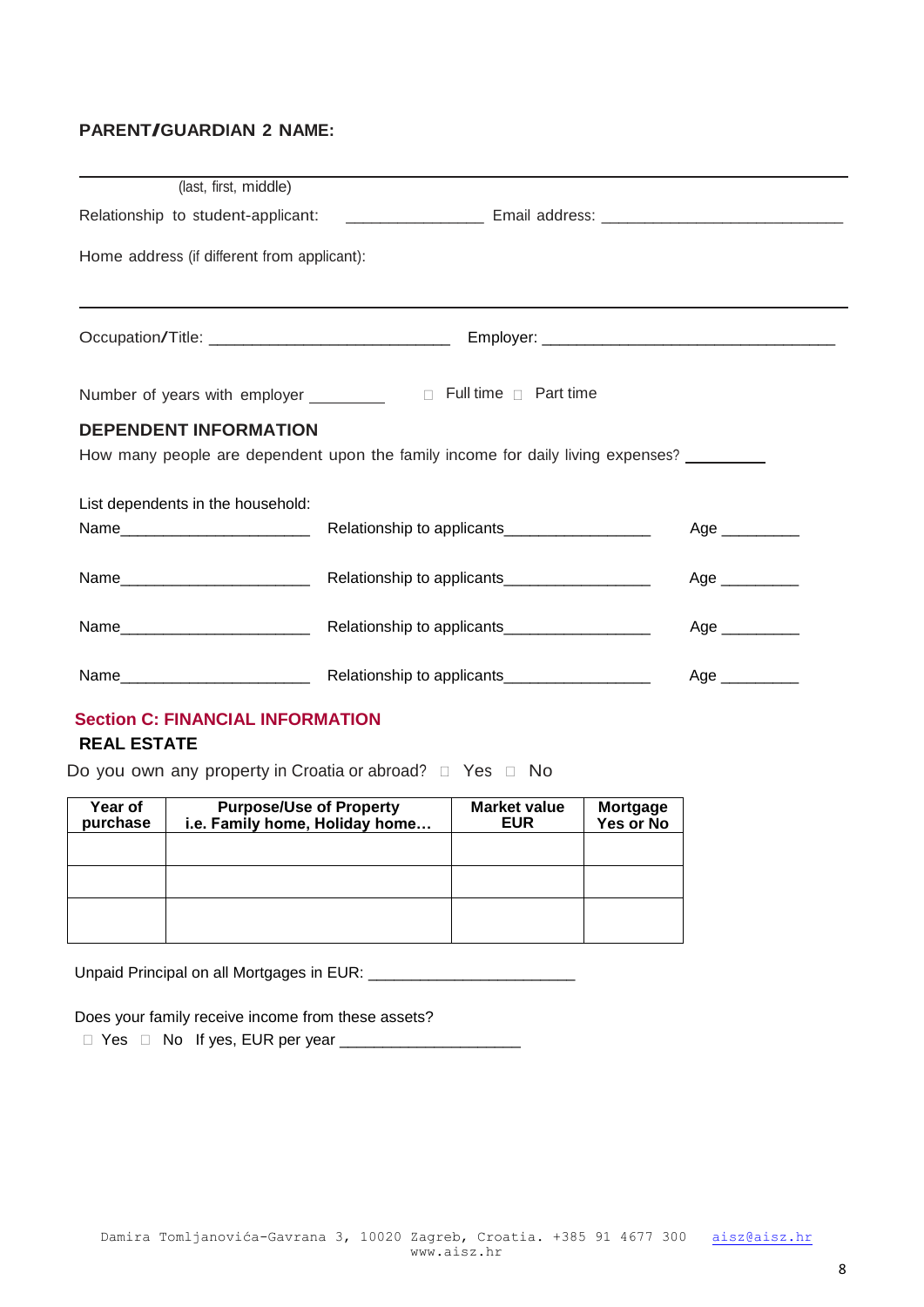## **CARS, BOATS AND RECREATIONAL VEHICLES**

Do you own any cars, boat or any other recreational vehicles in Croatia or abroad?  $\Box$  Yes  $\Box$  No

| <b>Type</b><br>(car,<br>boat,                 | <b>Producer</b>                                    | <b>Model</b>                                                                                        | Year | <b>Ownership Status</b><br>(own, leasing)                                                | <b>Notes</b>            |
|-----------------------------------------------|----------------------------------------------------|-----------------------------------------------------------------------------------------------------|------|------------------------------------------------------------------------------------------|-------------------------|
|                                               |                                                    |                                                                                                     |      |                                                                                          |                         |
|                                               |                                                    |                                                                                                     |      |                                                                                          |                         |
|                                               |                                                    |                                                                                                     |      |                                                                                          |                         |
| <b>PERSONAL INCOME:</b>                       |                                                    |                                                                                                     |      |                                                                                          |                         |
|                                               | Total annual net salary income for the family:     |                                                                                                     |      |                                                                                          |                         |
| Debts owed to family:<br><b>OTHER ASSETS:</b> |                                                    |                                                                                                     |      | EUR _________________                                                                    |                         |
|                                               | Total amount of current cash/savings:              |                                                                                                     |      | EUR __________________                                                                   |                         |
|                                               | Total amount of investments (shares, bonds, etc.): |                                                                                                     |      | EUR ________________                                                                     |                         |
|                                               | Assets owned by student-applicant:                 |                                                                                                     |      |                                                                                          |                         |
| Please describe:                              |                                                    |                                                                                                     |      |                                                                                          |                         |
|                                               |                                                    | Does your child receive a scholarship from an outside organization?                                 |      | If YES, please provide the name of the organization/scholarship and the amount received: | $\Box$ Yes $\Box$ No    |
|                                               |                                                    | Is either parent self-employed or holding an interest in a family business?                         |      | $\Box$ Yes $\Box$ No                                                                     |                         |
|                                               | If yes, name of the business(es)                   |                                                                                                     |      |                                                                                          |                         |
|                                               |                                                    |                                                                                                     |      |                                                                                          |                         |
|                                               |                                                    |                                                                                                     |      |                                                                                          |                         |
|                                               | If yes, name of the business(es)                   |                                                                                                     |      |                                                                                          |                         |
|                                               |                                                    |                                                                                                     |      | % ownership ___________                                                                  |                         |
|                                               | <b>Section D: EDUCATIONAL EXPENSES</b>             |                                                                                                     |      |                                                                                          |                         |
|                                               |                                                    |                                                                                                     |      |                                                                                          |                         |
| <b>Child's Name</b>                           | Age                                                | List all dependent children and educational expenses incurred for each:<br><b>School/University</b> |      | <b>Annual costs (EUR)</b>                                                                | Paid by<br>family (EUR) |
|                                               |                                                    |                                                                                                     |      |                                                                                          |                         |
|                                               |                                                    |                                                                                                     |      |                                                                                          |                         |
|                                               |                                                    |                                                                                                     |      |                                                                                          |                         |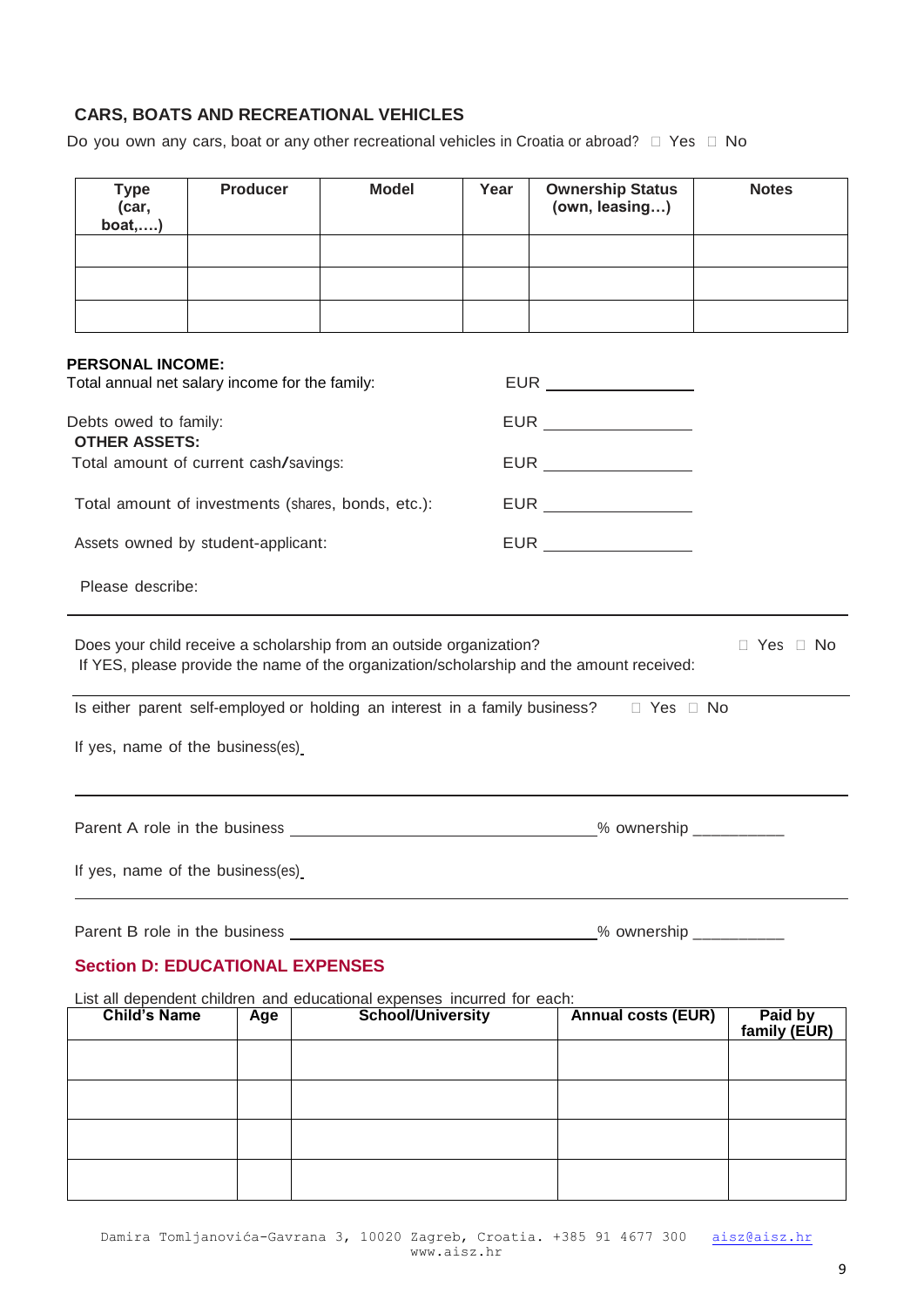#### **Section E: VERIFICATION**

**Documentation must be provided to verify this income information** *Documents could be in Croatian where not requested in English)*

- $\Box$  A letter of request by parents addressed to the Scholarship Committee (in English)
- $\Box$  A letter from your employer(s) verifying that no part of your benefits include support for your child(ren)'s education
- □ Most recent tax return or IP Form for Croatian citizens
- □ Private company owners most recent Financial Statements (GFI P&L, BS, notes, additional info)
- $\Box$  Two most recent salary statements
- $\Box$  Two most recent bank statements for all accounts
- $\Box$  Two most recent credit card statements for all credit cards

□ Documents supporting amount and term of liabilities (mortgages, loans, rental agreements, etc.)

#### **STATEMENT OF TRUTH**

I/We understand that:

a) The information reported on this form is, to the best of my/our knowledge and belief, true, correct, and complete;

b) this application will be rejected automatically unless every item is completed on the Financial Information and all attachments have been included;

c) the Financial Assistance Committee has the right to check all the information that has been provided;

d) that any inaccuracy or omission is cause for final rejection of this application as well as permanent inability to apply for financial assistance in the future;

e) According to GDPR, we accept that AISZ can process all data submitted directly to AISZ for the purpose of receiving Scholarship or Financial Assistance program. Information will be stored securely and destroyed in accordance the AISZ retention schedule.

|  | Signature of Parent/Guardian |  |
|--|------------------------------|--|
|--|------------------------------|--|

Signature of Parent/Guardian 2 \_\_\_\_\_\_\_\_\_\_\_\_\_\_\_\_\_\_\_\_\_\_\_\_\_\_\_\_\_\_\_\_\_\_\_Date \_\_\_\_\_\_\_\_\_\_\_\_\_\_\_\_\_\_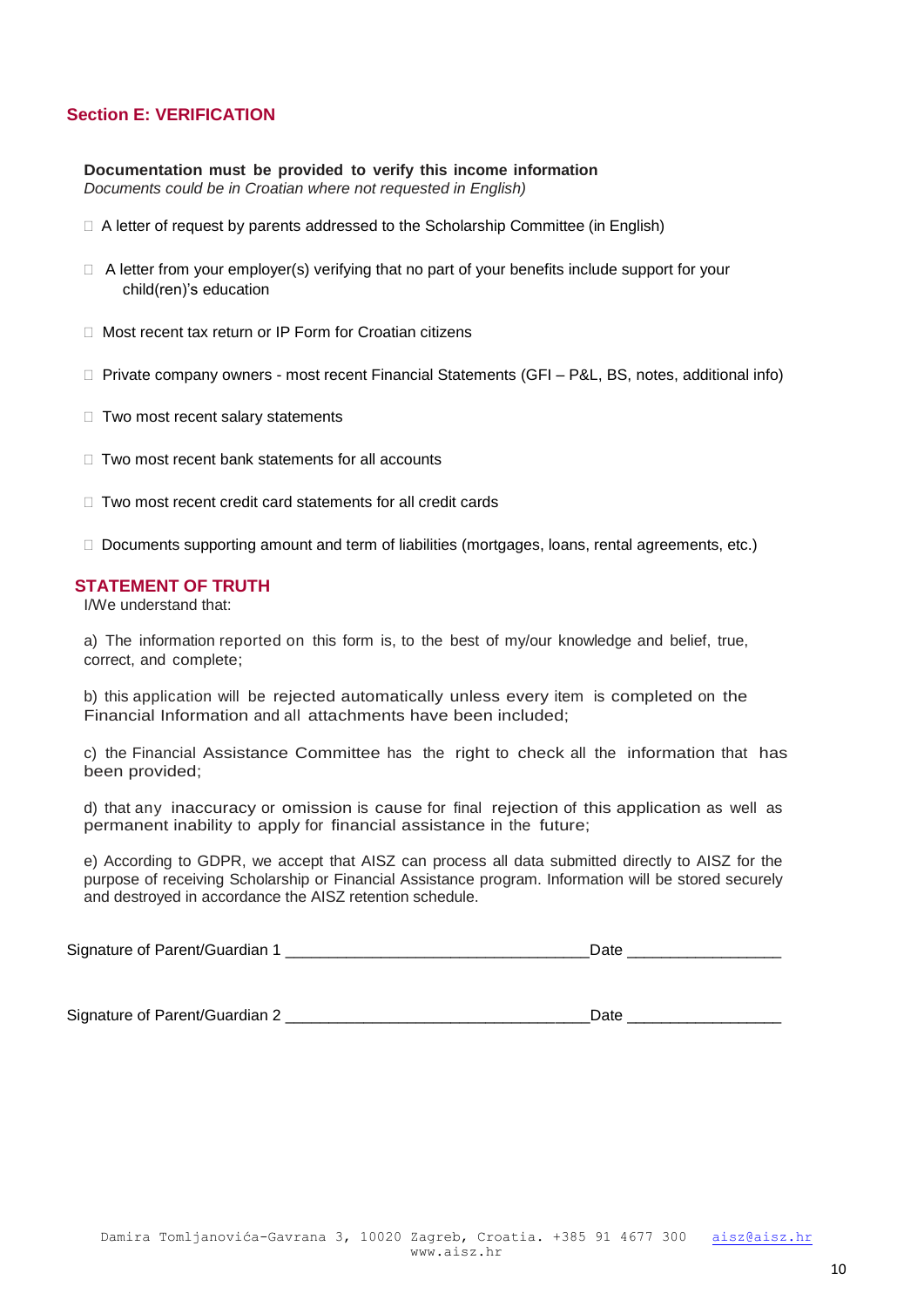

# **GDPR CONSENT FORM**

In order for us to be able to process your and your child's data please acknowledge that you have read and accepted the information presented in the Privacy Notice and Policy of Use of Images and Recordings on [www.aisz.hr/discover-aisz/privacy-policy/](http://www.aisz.hr/discover-aisz/privacy-policy/)  $\square$  YES

#### CONSENT TO USE PHOTOGRAPHS AND VIDEOS DURING THE SCHOLARSHIP PROGRAM

The American International School of Zagreb (further: AISZ) staff and students take photographs and videos throughout the school year to record and share everyday life at AISZ. These images will be shared internally, as well as on secure digital platforms (e.g. AISZ School Information System, Google services, and SeeSaw). As a way of documenting and sharing their learning story as positive digital citizens, AISZ staff and students may share these images on social media platforms, including Facebook, Instagram, YouTube and Twitter. Your child may be identifiable in these photographs or videos, but will not be identified by name. Unless we have your consent to use these photographs for the purposes outlined below, identifiable photographs of your child will only be used for educational purposes. Please let us know if you grant us permission to use your child's images in various school publications. Consent can be withdrawn at any time. More details about exceptions you can find in Policy of Use of Images and Recordings on [www.aisz.hr/discover-aisz/privacy-policy/](http://www.aisz.hr/discover-aisz/privacy-policy/)

| Promotional images on the school website $\Box$ Yes $\Box$ No       |  |
|---------------------------------------------------------------------|--|
| Images in school advertising (digital / print) $\Box$ Yes $\Box$ No |  |
| School managed social media accounts $\Box$ Yes $\Box$ No           |  |
|                                                                     |  |
| Signature of Parent/Guardian 2                                      |  |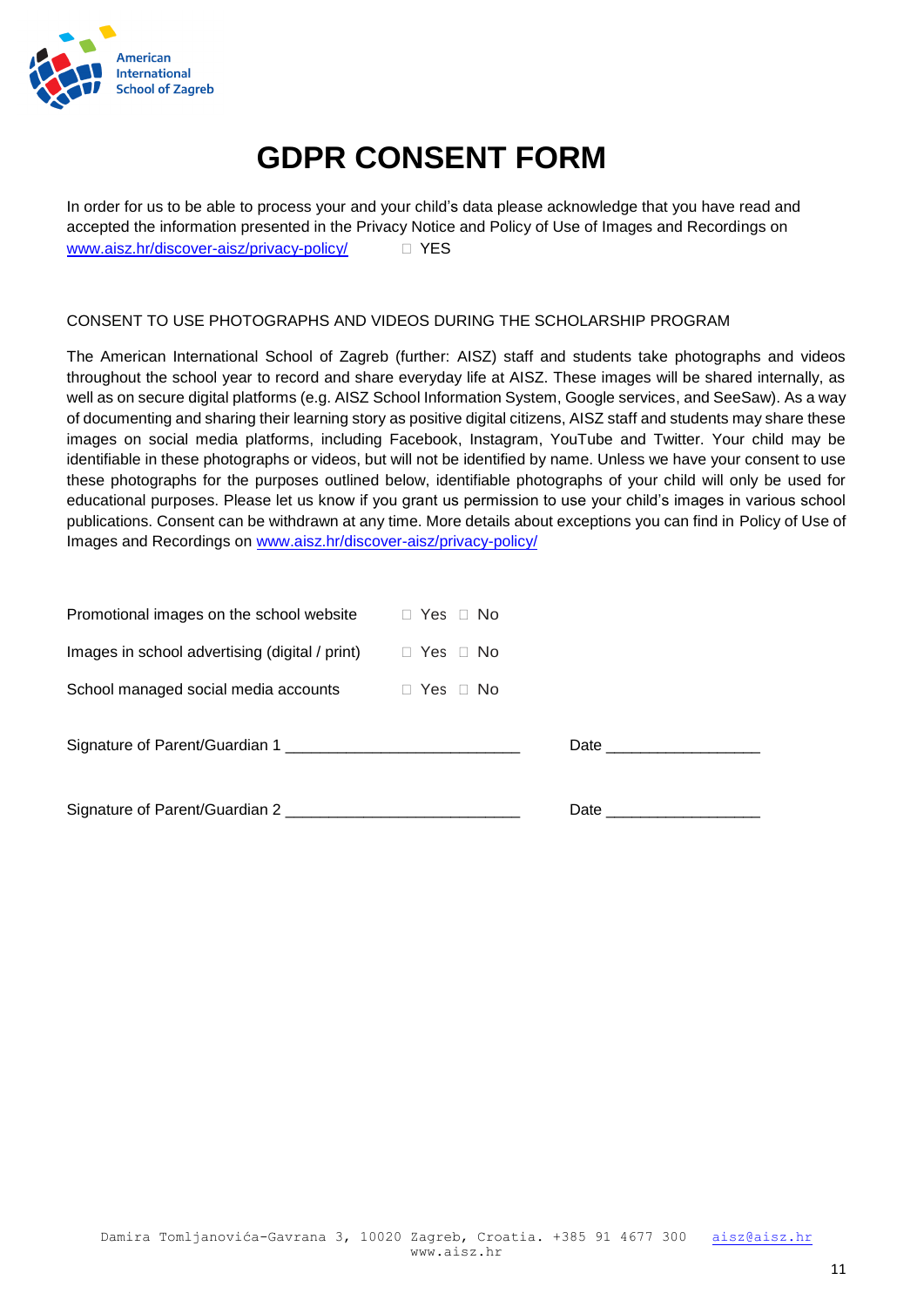

## **STUDENT REFERENCE FORM for Scholarship Applications and**

**Admissions to Grades 9, 10 and 11**

*To be completed for by the student's current classroom teacher, counselor or principal.*

**Note to parents/guardians:** Request that at least one teacher completes this form. Teachers must return the form directly to the American International School of Zagreb.

**Note to teachers:** Information from teachers is extremely valuable to our Admissions Department in determining if AISZ is an appropriate setting for a student. Based on your professional opinion, please complete this form and return it to us at your earliest convenience. If the form is returned by the family, please place it in a sealed envelope with an official school stamp. Your response will remain confidential.

This form should be returned by email to **[scholarship@aisz.hr](mailto:scholarship@aisz.hr)**. Please **include student full name in subject line** of the email. Example: Reference for John Doe.

| Name of student<br>the control of the control of the control of the control of the control of the control of                            |                                                           | <b>Current grade</b>    |                   |                |                                                                     |
|-----------------------------------------------------------------------------------------------------------------------------------------|-----------------------------------------------------------|-------------------------|-------------------|----------------|---------------------------------------------------------------------|
| <b>School</b>                                                                                                                           | <u> 1989 - John Stein, Amerikaansk politiker (* 1958)</u> |                         |                   |                |                                                                     |
| Name of teacher/counselor submitting recommendation                                                                                     |                                                           |                         |                   |                |                                                                     |
| E-mail address<br><u> 1989 - Jan Barnett, fransk kongresu og den som andre og den som andre og den som andre og den som andre og de</u> |                                                           |                         | <b>Position</b>   |                | <u> 1989 - Johann Stein, mars an deus Amerikaansk kommunister (</u> |
| How long have you known this student?                                                                                                   |                                                           |                         |                   |                |                                                                     |
| How often do you have contact with the applicant?                                                                                       |                                                           | $\Box$ Daily            | $\Box$ Weekly     | □ Occasionally |                                                                     |
| I recommend this student for admission:                                                                                                 |                                                           |                         |                   |                |                                                                     |
| $\Box$ Enthusiastically                                                                                                                 | $\Box$ Strongly                                           | $\Box$ With reservation | $\Box$ Not at all |                |                                                                     |

**May we contact you for further information?**  $\Box$  YES  $\Box$  NO

#### **Please mark box which best describes the student's ability in the following areas.**

| <b>PERSONAL</b><br><b>CHARACTERISTICS</b> | <b>Needs</b><br>improvement | <b>Satisfactory</b> | Good | <b>Excellent</b> |
|-------------------------------------------|-----------------------------|---------------------|------|------------------|
| Motivation                                |                             |                     |      |                  |
| Conduct and behavior                      |                             |                     |      |                  |
| Self confidence                           |                             |                     |      |                  |
| Independence                              |                             |                     |      |                  |
| Concern for others                        |                             |                     |      |                  |
| <b>Emotional maturity</b>                 |                             |                     |      |                  |
| Intellectual curiosity                    |                             |                     |      |                  |
| Relationship with peers                   |                             |                     |      |                  |
| Relationship with adults                  |                             |                     |      |                  |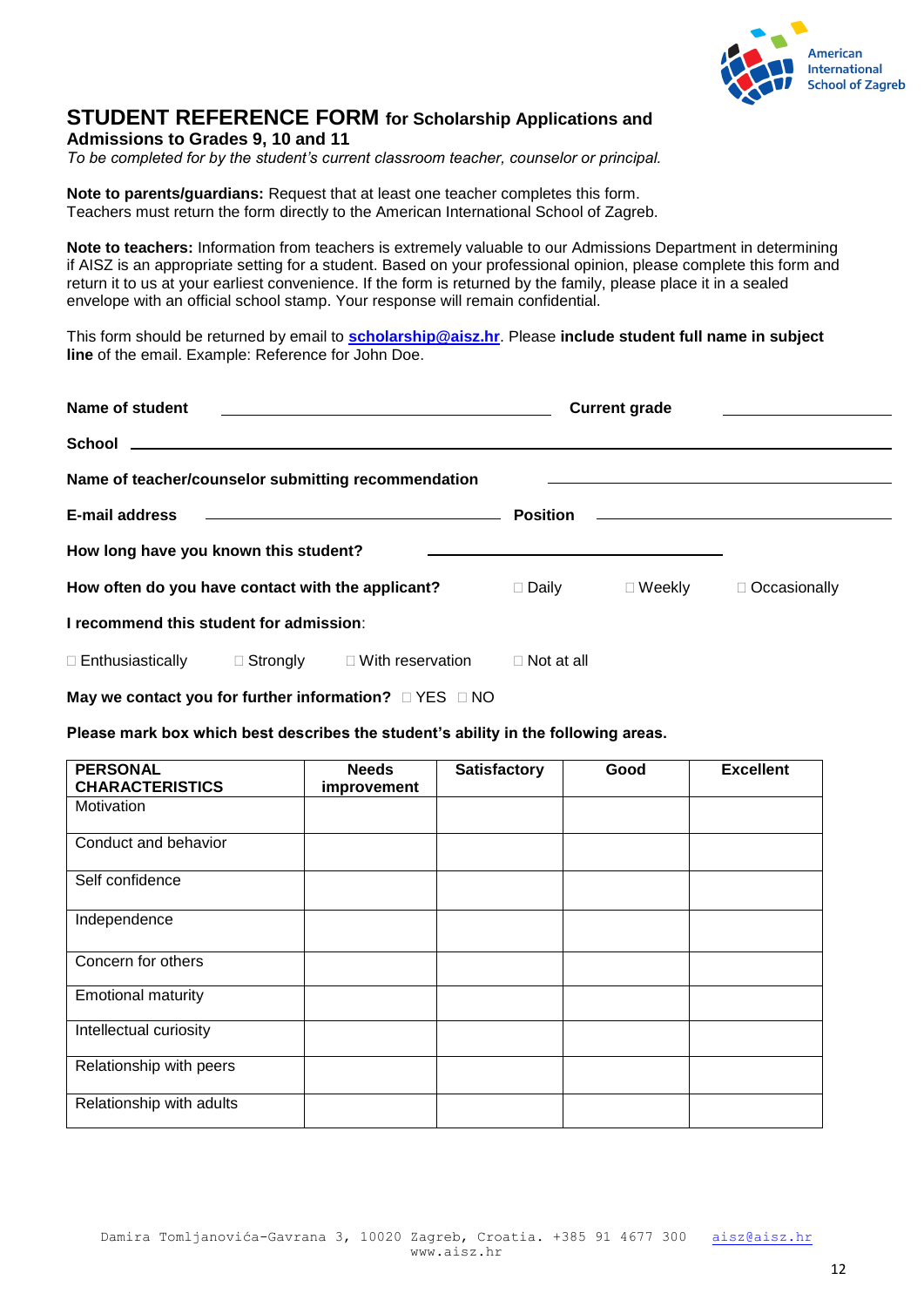#### **Is this student enrolled in any special programs or receiving services for any of the following?**

| <b>APPROACHES TO LEARNING</b>     | <b>Needs</b><br>improvement | <b>Satisfactory</b> | Good | <b>Excellent</b> |
|-----------------------------------|-----------------------------|---------------------|------|------------------|
| Attends class punctually          |                             |                     |      |                  |
| Works independently               |                             |                     |      |                  |
| Works cooperatively               |                             |                     |      |                  |
| Participates in class discussions |                             |                     |      |                  |
| Actively listens in class         |                             |                     |      |                  |
| Organizes time effectively        |                             |                     |      |                  |
| Completes assignments on time     |                             |                     |      |                  |
| Seeks help when necessary         |                             |                     |      |                  |
| Demonstrates effort               |                             |                     |      |                  |

**Please describe this student's academic strengths and weaknesses.** 

Has this student been involved in any serious disciplinary procedure? **If**  $\Box$  **YES**  $\Box$  **NO If yes, please explain.**

**Are you aware of any learning or behavioral concerns which exist and might require further support?**

**Has the student ever required learning support or psycho-educational testing? If yes, please explain.**

**In your opinion, how will this student adapt to a new school in an international environment?**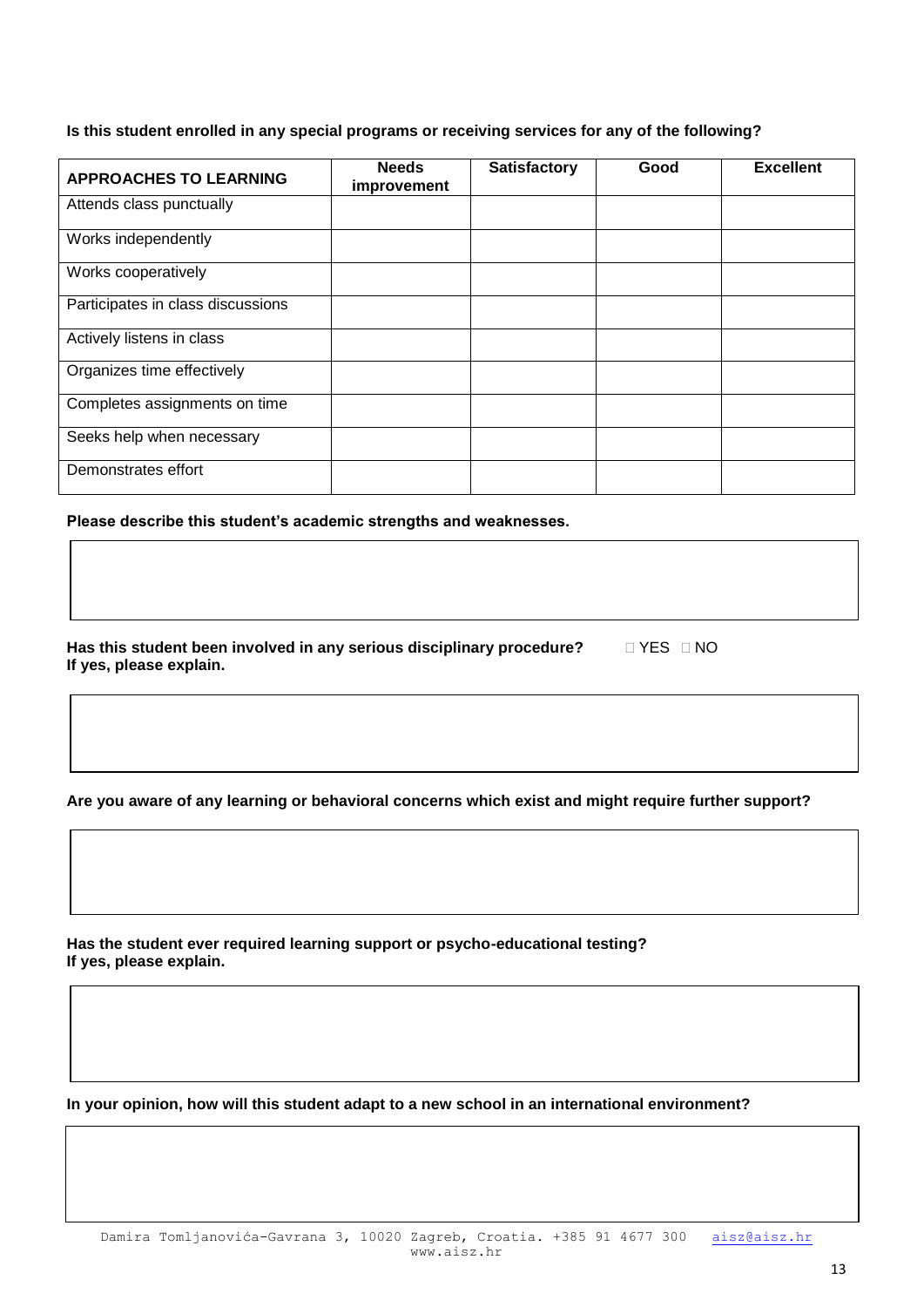**Note any special interests and/or involvement in extra-curricular activities.**

**Signature: Date:**

**Any additional comments about this child's work habits, social development, emotional growth, physical development and/or academic skill development would be greatly appreciated.**

**School stamp**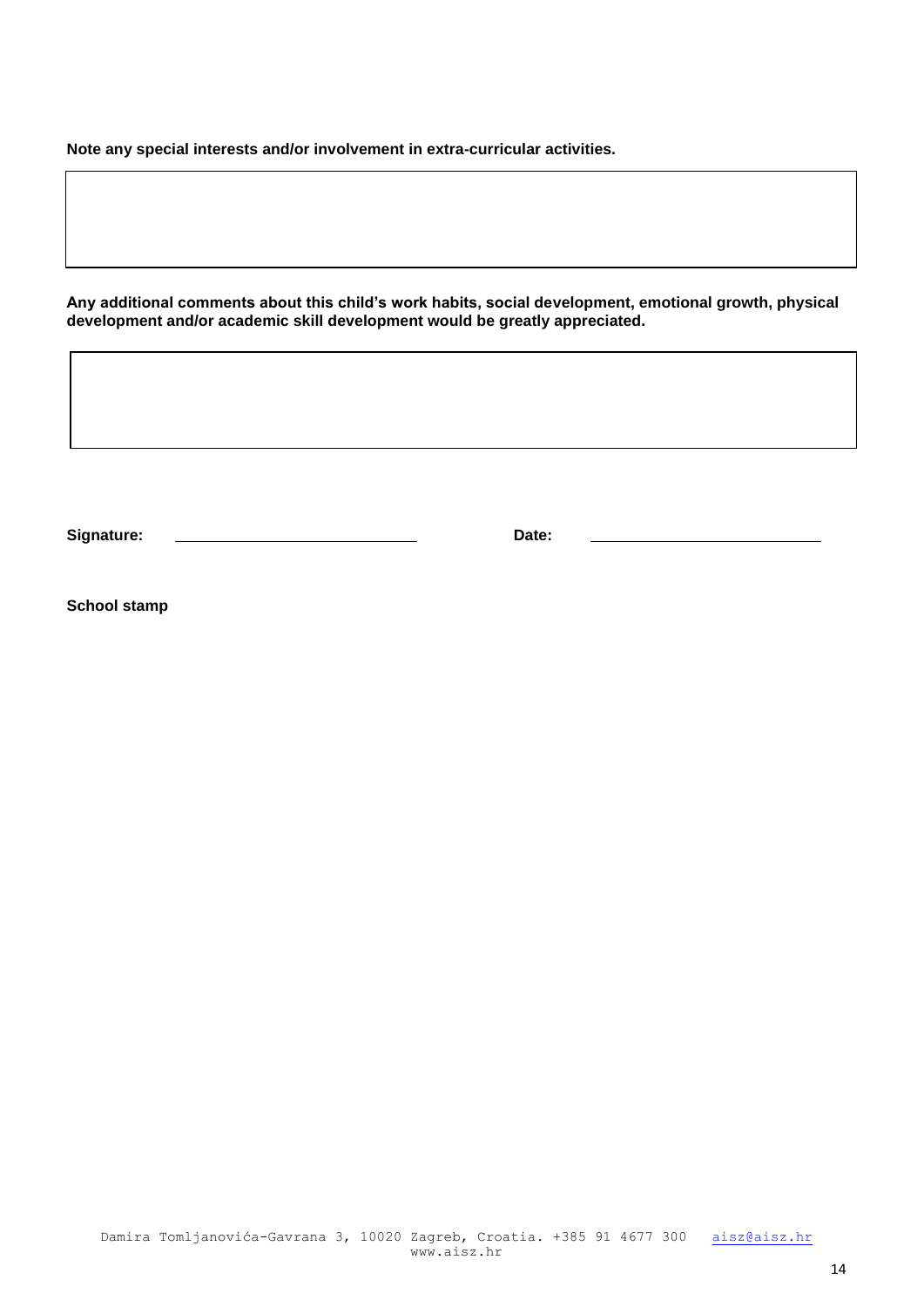

## **ENGLISH TEACHER REFERENCE FORM for Scholarship Applications and Admissions to Grades 9, 10 and 11**

*To be completed by the student's current or most recent English teacher(s)*

**Note to parents/guardians:** Request that at least one teacher completes this form. Teachers must return the form directly to the American International School of Zagreb.

**Note to teachers:** Information from teachers is extremely valuable to our Admissions Department in determining if AISZ is an appropriate setting for a student. Based on your professional opinion, please complete this form and return it to us at your earliest convenience. If the form is returned by the family, please place it in a sealed envelope with an official school stamp. Your response will remain confidential.

This form should be returned by email to **[scholarship@aisz.hr](mailto:scholarship@aisz.hr)**. Please **include student full name in subject line of the email.** Example: Reference for John Doe.

| ➤                     | Name of student                                                                                                                                                   |
|-----------------------|-------------------------------------------------------------------------------------------------------------------------------------------------------------------|
| ➤                     | <b>Current grade</b><br><u> 1989 - Andrea State Barbara, poeta esp</u>                                                                                            |
| ➤                     | <b>School</b>                                                                                                                                                     |
| ➤                     | Name of teacher submitting recommendation<br><u> 1989 - Andrea Santa Andrea Andrea Andrea Andrea Andrea Andrea Andrea Andrea Andrea Andrea Andrea Andrea Andr</u> |
|                       | E-mail address                                                                                                                                                    |
| ➤                     | How long have you known this student?<br>the control of the control of the control of the control of the control of the control of                                |
| ➤                     | How often do you have contact with the applicant?                                                                                                                 |
|                       | □ Daily □ Weekly □ Occasionally                                                                                                                                   |
| $\blacktriangleright$ | May we contact you for further information?                                                                                                                       |
|                       | $\Box$ YES<br>$\Box$ NO                                                                                                                                           |
| ➤                     | Name of applicant's current English course                                                                                                                        |
|                       | Is this an advanced level course? $\Box$ YES $\Box$ NO                                                                                                            |
|                       | Is this a remedial level course? $\Box$ YES $\Box$ NO                                                                                                             |
| $\blacktriangleright$ | Does the applicant receive English Language Learning /English Second Language support or other<br>English language instructions outside school?                   |
|                       | $\sqcap$ YES<br>$\Box$ NO<br>$\Box$ I do not know                                                                                                                 |

 $\triangleright$  If so, how many hours per week?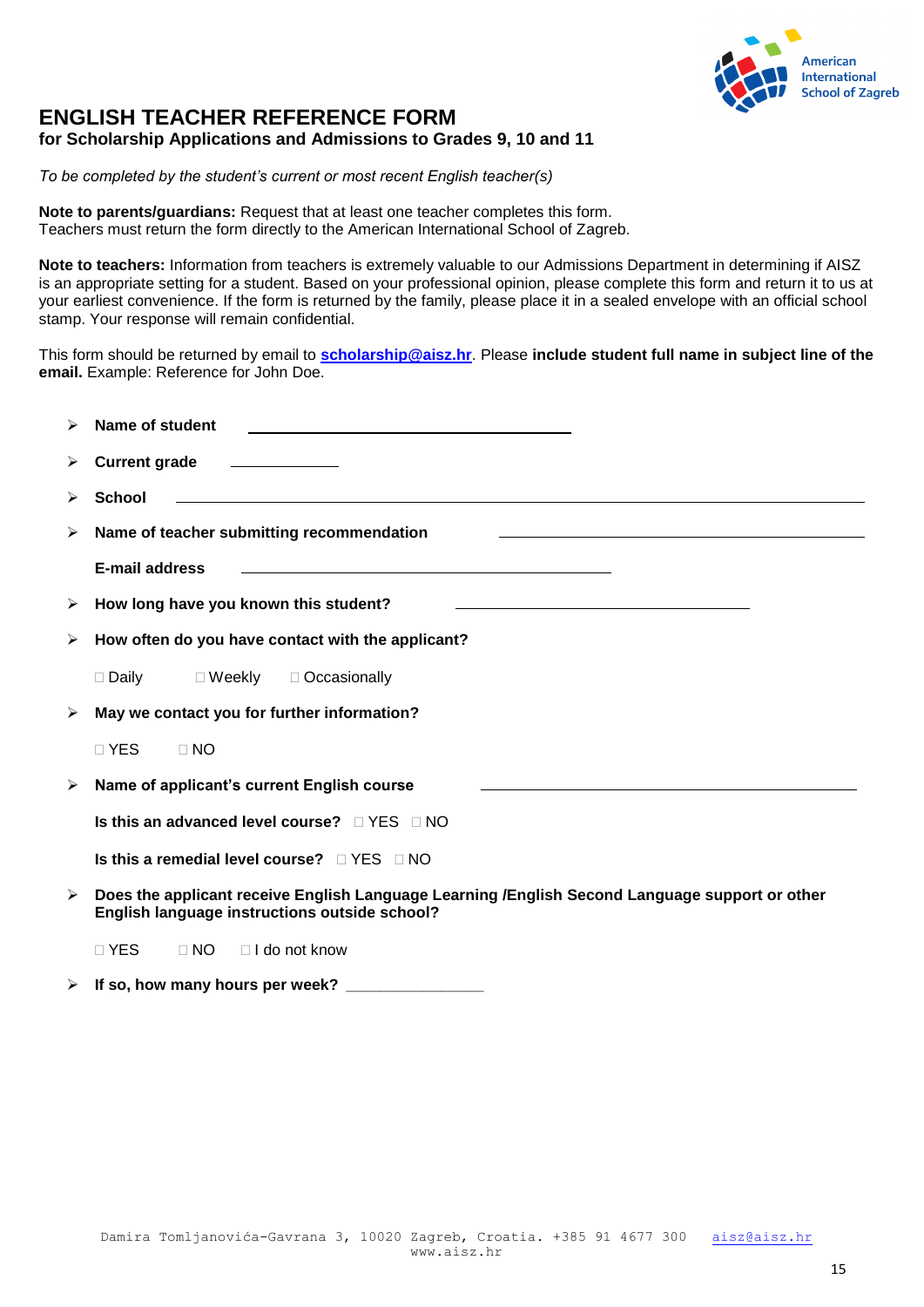**Please assess the candidate's potential and performance with respect to the following criteria:**

| <b>READING AND WRITING</b>                           | <b>Needs</b><br>improvement | <b>Satisfactory</b> | Good | <b>Excellent</b> |
|------------------------------------------------------|-----------------------------|---------------------|------|------------------|
| Academic ability                                     |                             |                     |      |                  |
| Comprehension of grade level text                    |                             |                     |      |                  |
| Ability to interpret and analyze text                |                             |                     |      |                  |
| Ability to express ideas in written<br>communication |                             |                     |      |                  |
| Ability to express ideas in oral<br>communication    |                             |                     |      |                  |
| Vocabulary development                               |                             |                     |      |                  |
| Creative writing ability                             |                             |                     |      |                  |

| <b>WORK HABITS AND</b><br><b>PERFORMANCE</b> | <b>Needs</b><br>improvement | <b>Satisfactory</b> | Good | <b>Excellent</b> |
|----------------------------------------------|-----------------------------|---------------------|------|------------------|
| Organization                                 |                             |                     |      |                  |
| Preparedness (brings materials to<br>class)  |                             |                     |      |                  |
| Homework completion                          |                             |                     |      |                  |
| Attentiveness                                |                             |                     |      |                  |
| Participation                                |                             |                     |      |                  |
| Project/essay completion                     |                             |                     |      |                  |
| Test performance                             |                             |                     |      |                  |
| Ability to work independently                |                             |                     |      |                  |
| Cooperation with other students              |                             |                     |      |                  |
| Motivation                                   |                             |                     |      |                  |

**Does the student need /receive extra academic assistance in English? If so, please explain.**

**Would you recommend the promotion of this student to the next grade level? If so, please explain.**

**If you have any other comments or there are any special circumstances about this applicant, please explain.** 

**Signature: Date: School stamp**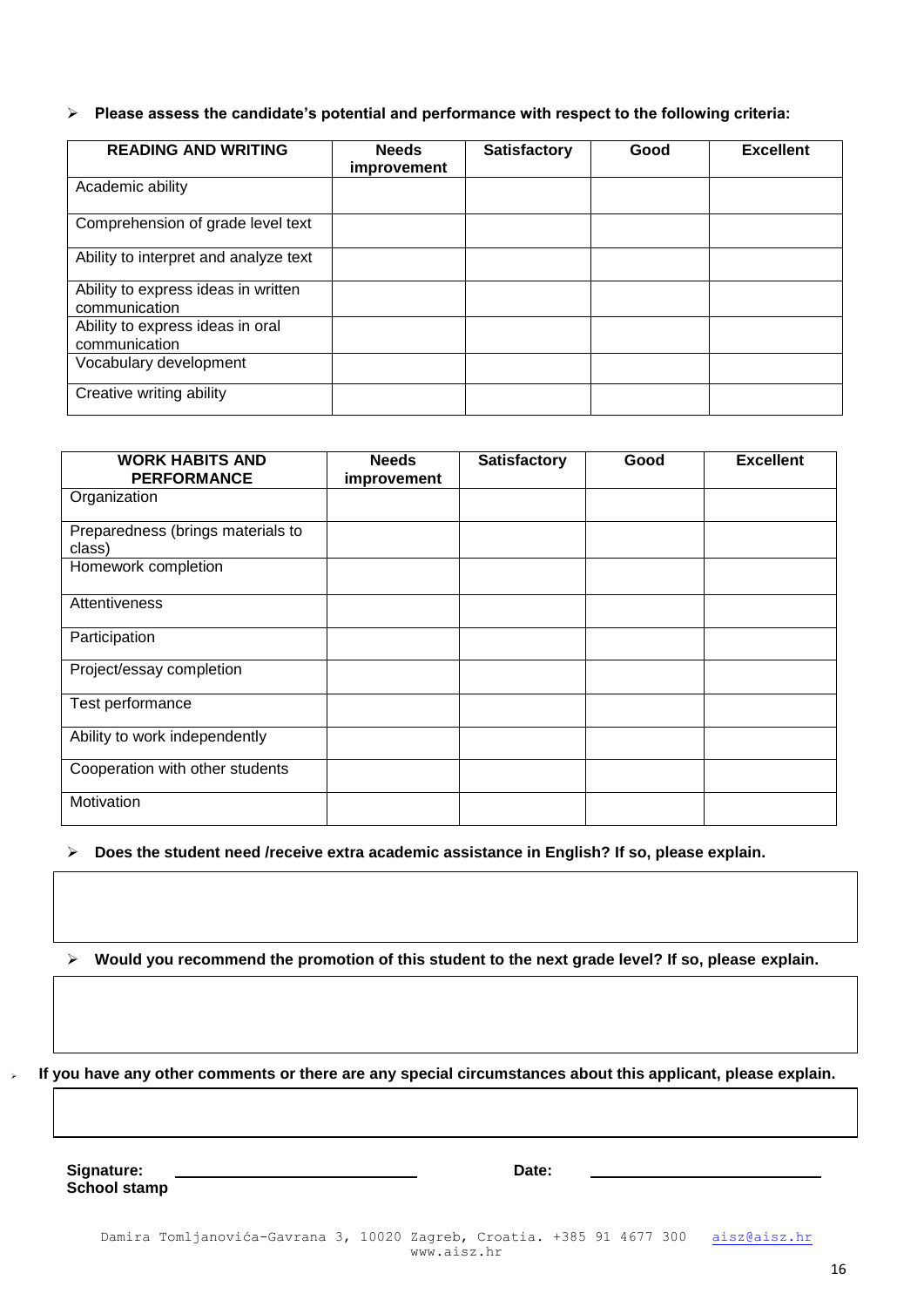

## **MATHEMATICS TEACHER REFERENCE FORM for Scholarship Applications and**

**Admissions to Grades 9, 10 and 11**

*To be completed by the student's current or most recent Mathematics teacher(s)*

**Note to parents/guardians:** Request that at least one teacher completes this form. Teachers must return the form directly to the American International School of Zagreb.

**Note to teachers:** Information from teachers is extremely valuable to our Admissions Department in determining if AISZ is an appropriate setting for a student. Based on your professional opinion, please complete this form and return it to us at your earliest convenience. If the form is returned by the family, please place it in a sealed envelope with an official school stamp. Your response will remain confidential.

This form should be returned by email to **[scholarship@aisz.hr](mailto:scholarship@aisz.hr)**. Please **include student full name in subject line of the email.** Example: Reference for John Doe.

| ↘                     | Name of student                                                                                                                               | <b>Current grade</b>                                                                                                                                                                                                          |
|-----------------------|-----------------------------------------------------------------------------------------------------------------------------------------------|-------------------------------------------------------------------------------------------------------------------------------------------------------------------------------------------------------------------------------|
| ➤                     | <b>School</b>                                                                                                                                 |                                                                                                                                                                                                                               |
| ➤                     | Name of teacher submitting recommendation                                                                                                     |                                                                                                                                                                                                                               |
|                       | <b>E-mail address</b><br><u> 1989 - Johann Barbara, marka a shekara tsa 1989 - An tsa 1989 - An tsa 1989 - An tsa 1989 - An tsa 1989 - An</u> |                                                                                                                                                                                                                               |
| ➤                     | How long have you known this student?                                                                                                         | the control of the control of the control of the control of the control of the control of the control of the control of the control of the control of the control of the control of the control of the control of the control |
| ➤                     | How often do you have contact with the applicant?                                                                                             |                                                                                                                                                                                                                               |
|                       | $\Box$ Daily<br>$\Box$ Weekly $\Box$ Occasionally                                                                                             |                                                                                                                                                                                                                               |
| $\blacktriangleright$ | May we contact you for further information?                                                                                                   |                                                                                                                                                                                                                               |
|                       | □ YES<br>$\Box$ NO                                                                                                                            |                                                                                                                                                                                                                               |
| ➤                     | Name of applicant's current Math course                                                                                                       |                                                                                                                                                                                                                               |
|                       | Is this an advanced level course? $\Box$ YES $\Box$ NO                                                                                        |                                                                                                                                                                                                                               |
|                       | Is this a remedial level course? $\Box$ YES $\Box$ NO                                                                                         |                                                                                                                                                                                                                               |
| $\blacktriangleright$ | Summary of topics taught in the course this year:                                                                                             | the control of the control of the control of the control of the control of the control of the control of the control of the control of the control of the control of the control of the control of the control of the control |
|                       |                                                                                                                                               |                                                                                                                                                                                                                               |
| ➤                     | Textbook(s) used in this class (title and publisher):                                                                                         |                                                                                                                                                                                                                               |
| $\blacktriangleright$ | Applicant's current grade in math class:                                                                                                      |                                                                                                                                                                                                                               |